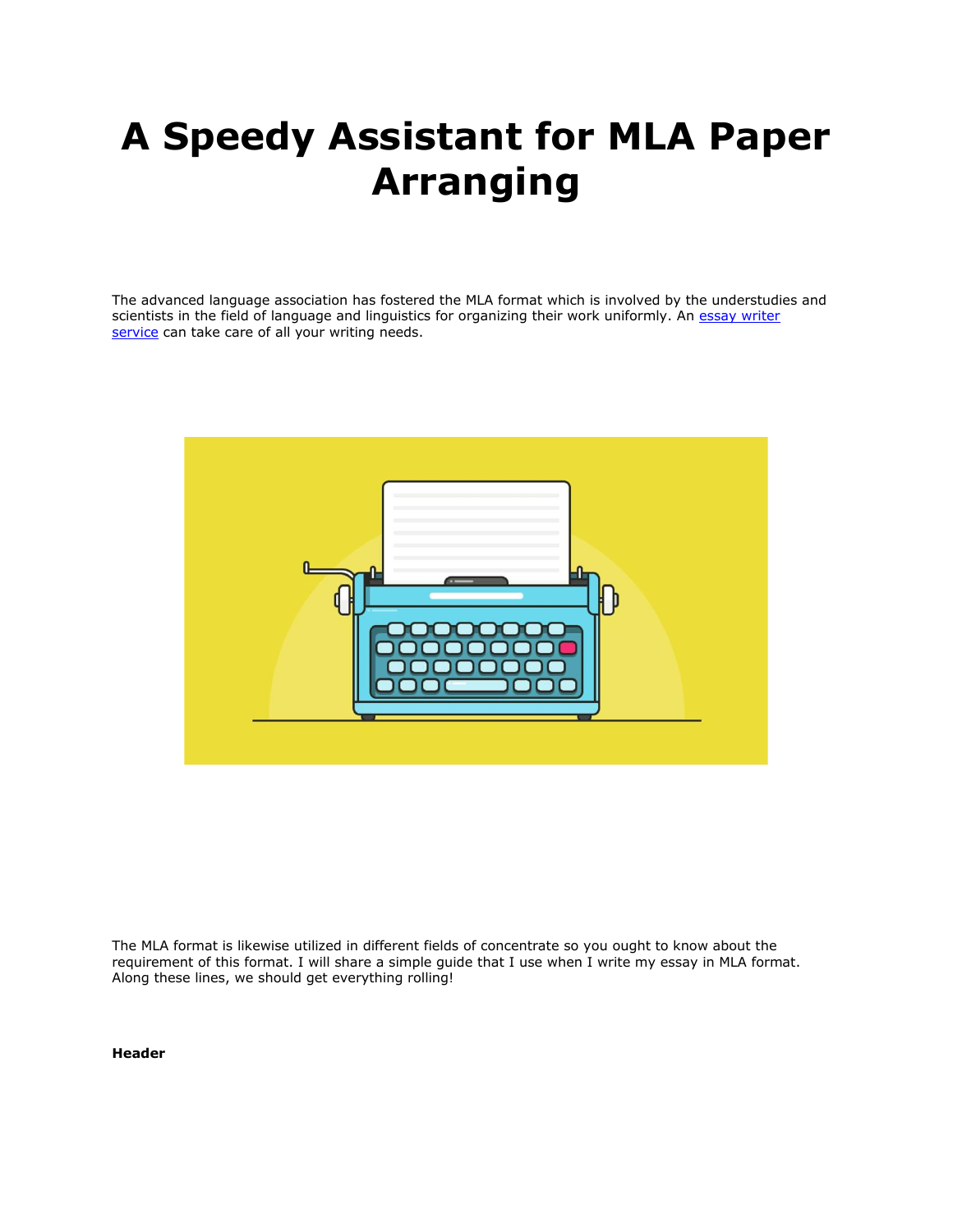The header on your first page ought to be left-aligned. Write your name, educator's name, course name, and ID, and the date in an arrangement on discrete lines with twofold spacing.

Write the title of the essay in the middle of the page, after the header. The title is not intense, italic, or underlined. Capitalize each word other than propositions however don't write in block letter format. Try not to utilize a period after the title or the header.

#### **Page formatting**

- 1. Guarantee margin size of one inch on each of the four boundaries.
- 2. Add a running top of your keep going name on the top right side of each page inside the one-inch margin.

3. Write the page number on the top right corner in the running head after the last name. Students often ask an [essay writing service](https://www.myperfectwords.com/) for help.

- 4. Separate the name and page number with a single space.
- 5. Each new section must be indented.
- 6. Utilize twofold spacing for the entire essay including the sections, and the reference page.
- 7. Try not to leave additional lines between passages or between the title and the body of the paper.
- 8. You don't need to make a different cover page or title page in MLA format.

#### **Text style**

An [essay writer](https://www.myperfectwords.com/) can utilize any text style; nonetheless, the most widely utilized and acknowledged textual style in academic writing is Times New Roman at a 12-point size.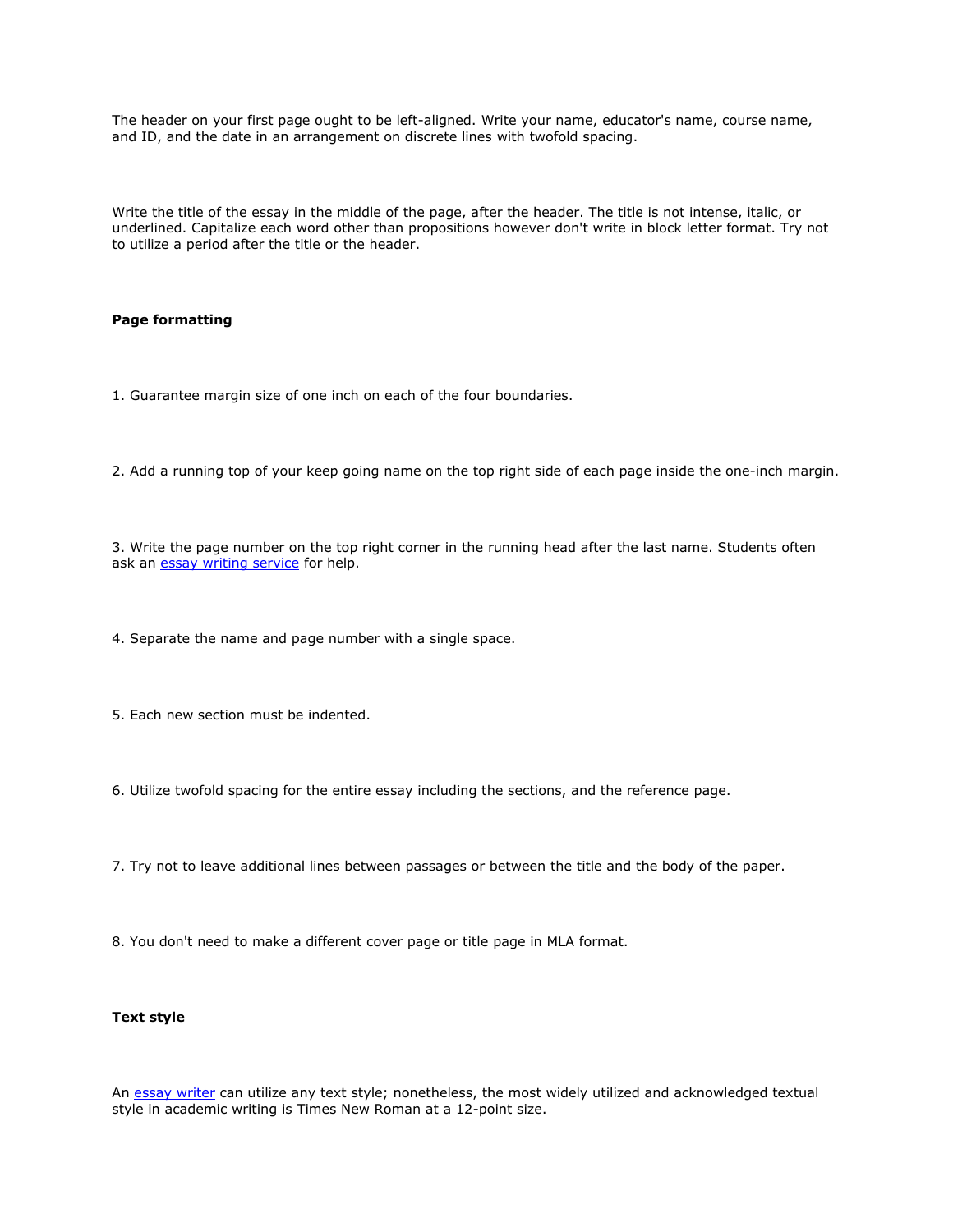#### **Quotations**

1. Statements ought to be mentioned sparingly and there ought not be too numerous quotations in the essay. Since quotations are the direct expressions of an individual or a direct idea from a source, they must be appropriately cited.

2. You can either incorporate the writer's name in the writing or you can mention it independently as an intext citation in brackets.

3. Whenever a statement is longer than 4 lines, you need to utilize block format for the statement.

The square statement begins a different line with a one-and-a-half-inch margin from the left side. There is compelling reason need to utilize quotation marks around the square statement which is, otherwise, required for more limited statements.

### **References**

The references are written toward the finish of the paper with the in-text citations incorporated in the paper. By following this guideline, you will have the option to write like a specialist essay writer. You might utilize endnotes or references too if required.

If you like an idea or information to include in your essay, you can summarize and write it in your own words. If you reword information from another source, mention the wellspring of the information as intext citation and in your references.

#### **Visual aids and tables**

You might be needed to add tables, images, outlines, and diagrams containing important statistics to help visualize the information. In any case, if it doesn't improve the quality of the paper, or on the other hand if it is not required, it is recommended to not include it.

1. The diagrams and tables ought to be set close to the information that they are connected with.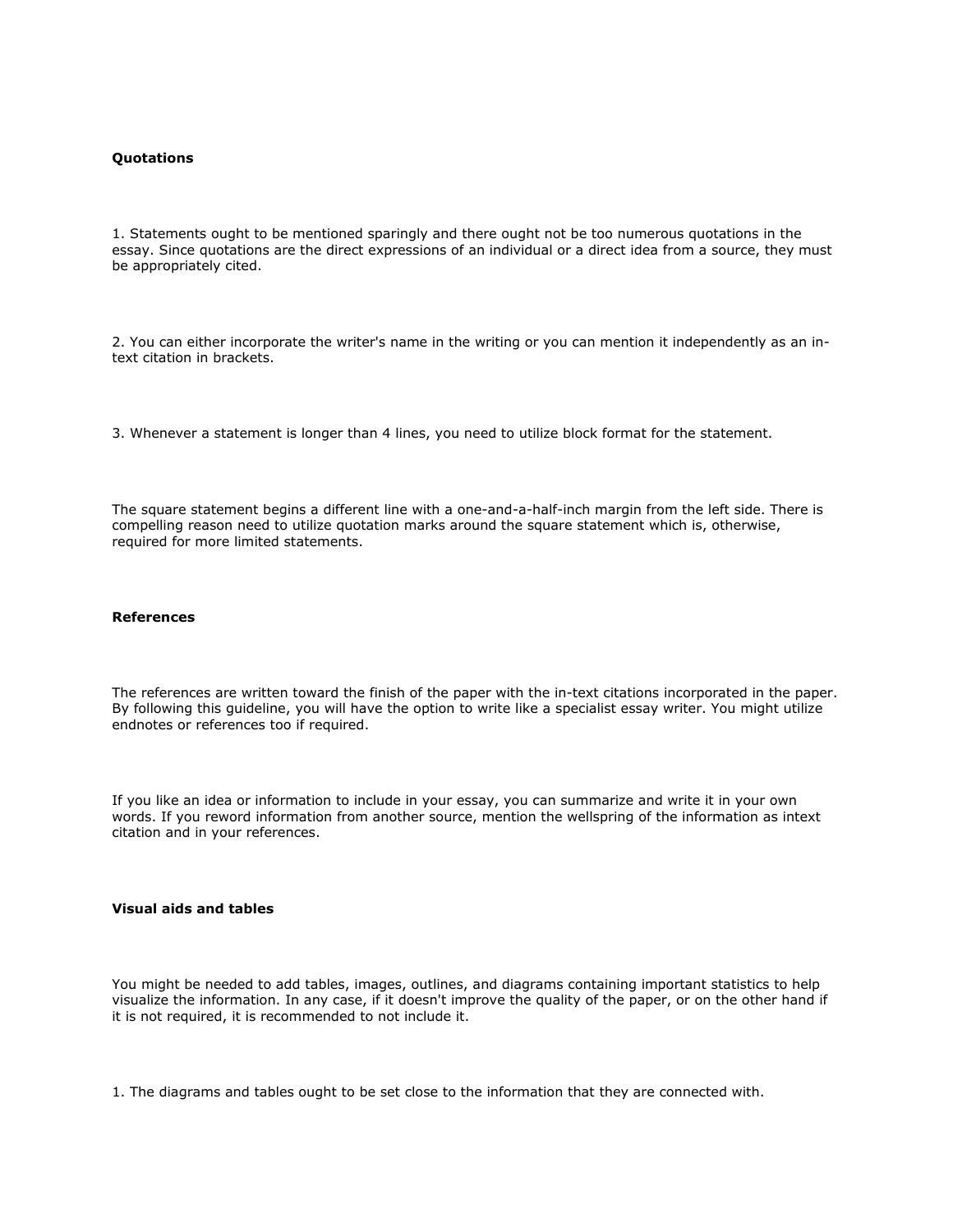2. Write a caption underneath the image that contains the details for it. The first image ought to be marked as fig.1, etc. The caption ought to be a brief description of the image.

3. The wellspring of the image ought to be preferentially mentioned beneath the image in the caption or in the text discussing the image.

4. While adding a table, add a table number, for example, 'Table 1' on the top left side and write the title for the table beneath.

5. Add the wellspring of the table underneath it.

#### **Works cited page**

References are written as 'works cited' on the last page of the document. The references ought to be written in alphabetical request with twofold spacing.

Guarantee that every one of the sources utilized as in-text citations are mentioned toward the finish of the paper in the list of references. If you need more help on MLA formatting, you can contact an essay writing [service](https://essaywriternow.com/) to help you out. Meanwhile, you can counsel the guide for the required help.

The reference format is: Last name of the creator, First name. "Source title." Diary/Publisher, volume, issue, date, location, or URL.

#### **In-text citations**

1. If you are writing the name of the writer in the sentence, for example, 'John has indicated that… ', you would write the page number toward the finish of the sentence without writing the writer's name.

2. You can write the citation in the parenthesis, for example, the name of the writer where the information is written in the passage, for example, (John) and you can likewise mention the page number of the work.